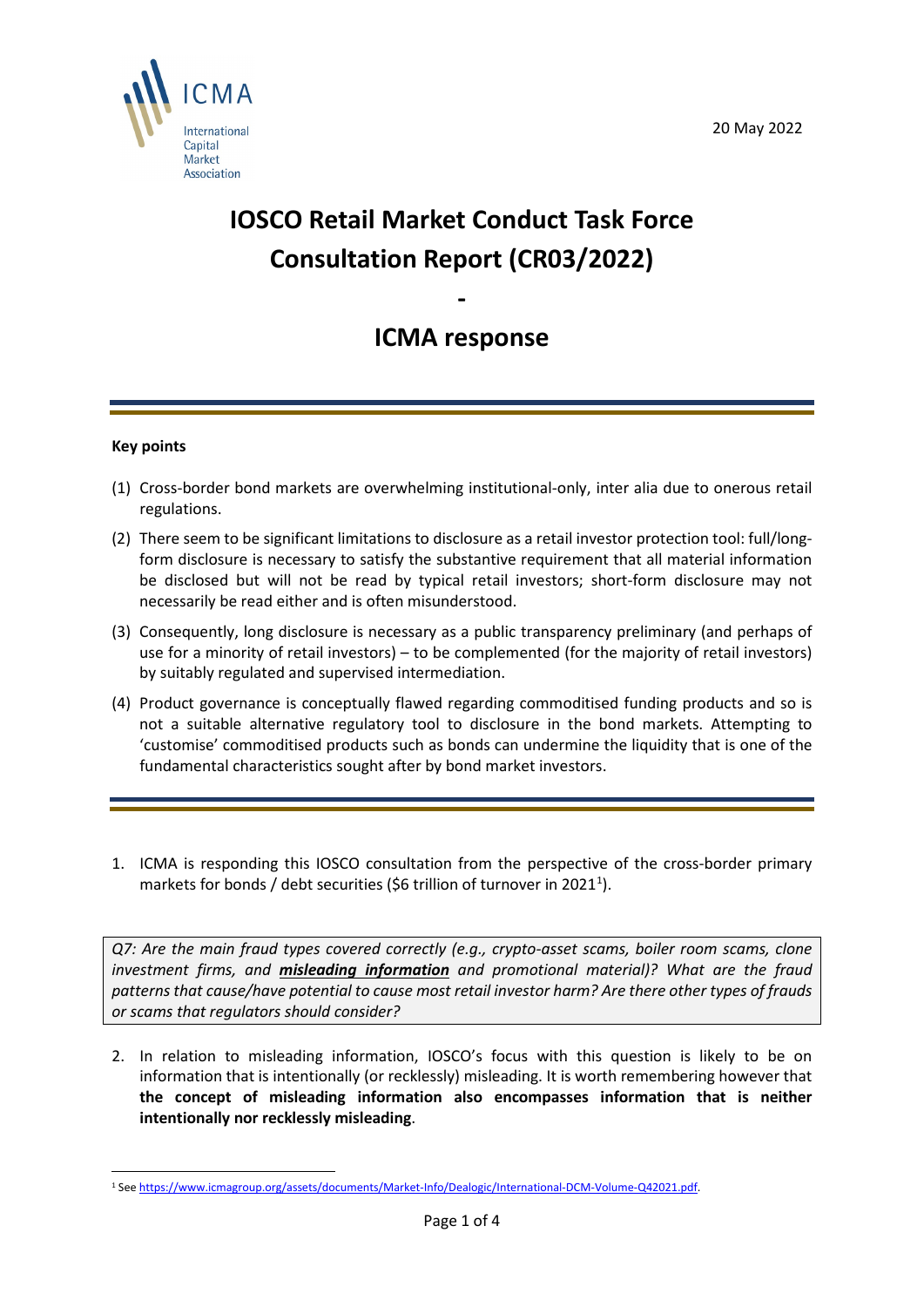3. In the context public offerings of bonds, and distinctly from any regulatory requirements, the issuance parties face civil liability for material misstatements and omissions made in the context of the offering disclosure. This has been the subject of decades' worth of statute and case-law and consequent long-standing practices relating to due diligence defences. See further in this respect concerns about short-form disclosure in #5(D) below.

*Q9: Does the Consultation Report capture well the existing cross-border challenges? Are there any missing concerns or issues that are not highlighted? Are there any other novel ways of addressing cross-border challenges affecting retail investors? As an international body, what could be IOSCO's role in addressing the cross-border challenges highlighted in this consultation report?*

4. Onerous regulation in the context of retail bond offerings, as well as logistical considerations and fiscal and cultural specificities, has generally meant that **cross-border bond markets are**  overwhelming institutional-only.<sup>[2](#page-1-0)</sup> Any mass retail bond offerings tend to occur on a domestic basis only. They tend to be rare even domestically, with the exception of domestic government bonds and a few domestic corporate bond markets. Any retail participation in cross-border bond markets tends to involve high net worth investor accounts, generally professionally managed on a discretionary basis.

*Q10: What may be the concerns or issues that regulators should ask for disclosure of (at both firm and product level), keeping in mind the balance between quantity of disclosure and the ability of retail investors to absorb such disclosure? Should markets continue to seek to put in place special arrangements that could encourage companies during stressed market events to provide disclosures and updates that help retail investors better evaluate current and expected impacts of such events? If so, what may be the practical options to achieve this, including who should provide this information? Are there specific technological measures or non-technological measures (e.g., changing the timing, presentation of the information) you would suggest to enhance the ability of retail investors to process the disclosure?*

- 5. Bearing in mind behavioural science findings and as noted in the ASIC/AFM 2019 report *[Disclosure:](https://download.asic.gov.au/media/5303322/rep632-published-14-october-2019.pdf)  [Why it shouldn't be the default](https://download.asic.gov.au/media/5303322/rep632-published-14-october-2019.pdf)*, there indeed seem to be **significant limitations to disclosure as a retail investor protection tool** (at least in the bond context).
	- (A) Full/long-form disclosure is necessary to satisfy the substantive requirement that all material information be disclosed.
	- (B) However long-form disclosure will not be read by typical retail investors.
	- (C) Short-form disclosure may not necessarily be read either, and is often misunderstood by typical retail investors (c.f. various studies regarding the EU PRIIPs KID, including indeed the AFM 2019 [research](https://www.afm.nl/nl-nl/professionals/onderwerpen/consumentengedrag-artikelen/trial-mandatory-investment) on short form disclosure).
	- (D) Intrinsically short-form disclosure cannot contain all material information / simplify substantive complexity (e.g. the likelihood of a bond issuer being unable to honour its payment obligations arising under the bond) and so is likely to be misleading (and a liability disincentive to retail bond supply) if it purports to act at a sufficient basis for an informed investment decision (which has been officially suggested as the purpose of the PRIIPs KID) – rather than e.g. as the basis for a preliminary filtering out of less attractive investment options.

<span id="page-1-0"></span><sup>&</sup>lt;sup>2</sup> Care needs to be taken that any attempts to minimise retail supply disincentives do not disrupt the institutional/wholesale markets which have been reliably providing trillions in financing to the global economy over the years.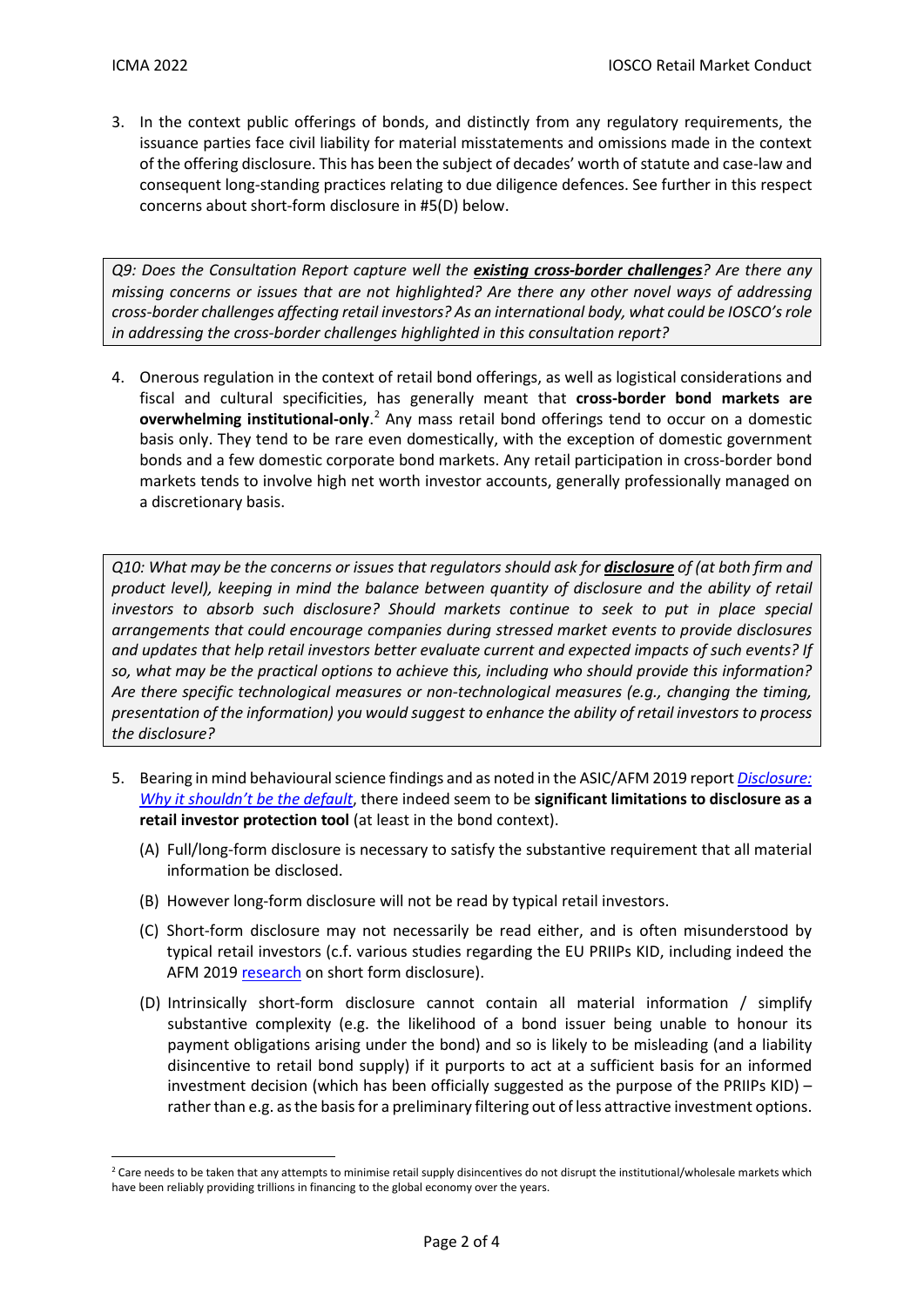See further #12-#15 September 2018 ICMA [response](https://www.icmagroup.org/assets/documents/Regulatory/Primary-Markets/FCA-CFI---ICMA-Resp-2018-09-v3-280918.pdf) to FCA call for input on the PRIIPs Regulation.

- 6. It would consequently seem that **long disclosure is necessary as a public transparency**  preliminary (and perhaps of use for a minority of retail investors<sup>[3](#page-2-0)</sup>), to be complemented (for the majority of retail investors) **by suitably regulated and supervised intermediation** (whether direct holdings on an advised/discretionary basis or indirect access typically via funds). See further in this respect #99-#100 of ICMAs' April 2015 [response](https://www.icmagroup.org/assets/documents/Regulatory/CMU/ICMA-CMU-GP-response-30-April-2015.pdf) to ICMA to the European Commission's green paper on building a Capital Markets Union.
- 7. Incidentally, the above **AFM 2019 research on short form disclosure seems to include several substantive inaccuracies**.
	- (A) It purports to evaluate a *"summary prospectus"* seemingly as a standalone disclosure document – when in fact relevant EU regulation (currently Regulation [EU/2017/1129\)](https://eur-lex.europa.eu/legal-content/EN/TXT/PDF/?uri=CELEX:32017R1129&from=EN) provides for a "prospectus summary" (under Art.7) *"that is to be read together with the other parts of the prospectus"*.
	- (B) It concludes the *"summary prospectus"* as even more likely to be misunderstood than the PRIIPs KID, but without being clear whether its *"summary prospectus"* sample was under the current or prior EU regulation (the related gradual change-over only started from July 2019) – bearing in mind that the prior regulation's prescriptive summary regime was widely criticised as being incomprehensible (including at p.26 of an ICMA February 2015 [response](https://www.icmagroup.org/assets/documents/Regulatory/Prospectuses-Offerings-and-Listings/ICMA-response-to-EC-PD-consultation---FINAL---1-May-2015.pdf) to the European Commission) and was materially improved under the current regime.
	- (C) It interestingly judges the sample investors' decision-making on the basis that the appropriate outcome for retail investors is to concentrate their entire €10,000 investment in the 'best' product alone – seemingly ignoring diversification as a fundamental basis of sound investing (presumably diversification, even to riskier exposure, can be less risky than concentration to a single, albeit nominally less risky, exposure).

*Q13: Are the above regulatory tools appropriate, proportionate, and effective? Are there other regulatory tools regulators might consider? What new technologies may help regulators as they continue to address misconduct and fraud (including online/via social media)?*

- 8. **Product governance** is noted in the above ASIC/AFM 2019 report as a **possible alternative regulatory tool to disclosure** and is also covered in Chapter 5.5. of this IOSCO consultation (citing notably the EU MiFID regime): *"The requirements of product governance aim to ensure that during all stages of the product life cycle, products are designed to meet the needs of, and distributed to an appropriate target market."*
- 9. However, **product governance** (as applied under the EU MIFID regime that requires the designation of "target markets" of specific "compatible" investors for each product) is **conceptually flawed regarding commoditised funding products** such as bonds that are not "designed" as a "service" for investor "clients". Rather, bonds have been in existence for decades as a "product" for corporate and other borrowers to seek funding from the markets. See further July 2020 ICMA [Quarterly Report article](https://www.icmagroup.org/assets/documents/Regulatory/Quarterly_Reports/Articles/MiFID-IIR-review-investor-protection-in-primary-markets-131020.pdf) on May 2020 ICMA response to European Commission MiFID II/R review consultation.

<span id="page-2-0"></span><sup>&</sup>lt;sup>3</sup> ICMA suggested investor knowledge/experience, as a differentiating factor from ordinary retail investor treatment / product access under the EU's MiFID regime, could also be based on recognised third party certification. See further Q7.1 in August 2021 ICM[A response](https://www.icmagroup.org/assets/documents/Regulatory/Primary-Markets/EC-retail-CP-response-FINAL-Qs-answered-030821.pdf) to the European Commission consultation on a retail investment strategy for Europe.